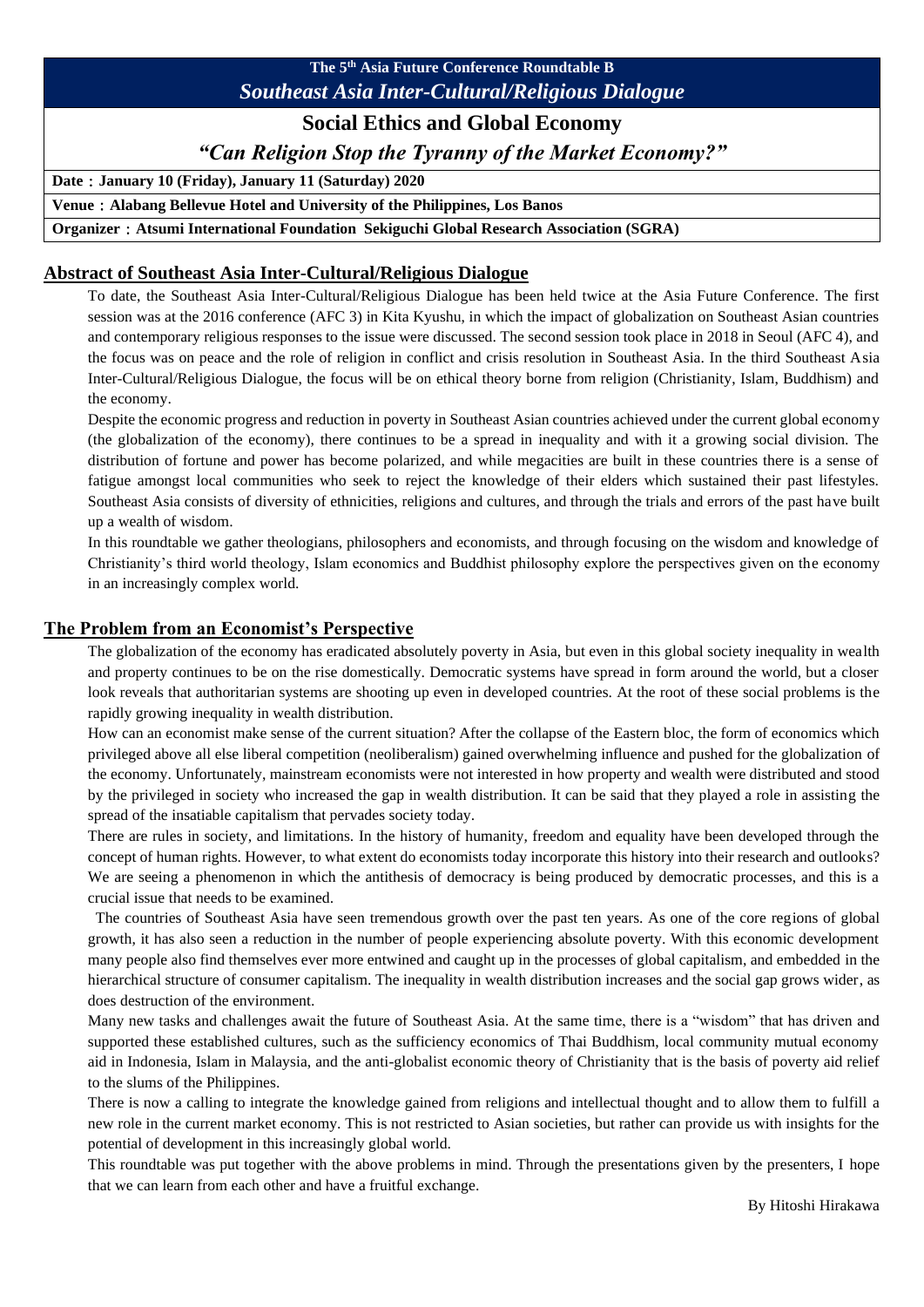## **Program**

| January 9, 2020(Thursday) Day of Arrival<br>Bellevue Hotel, Alabang                                                        |                                                                                                                                                                                                                                                                                                                                                                                                                                                                                                                                                  |                                                                          |
|----------------------------------------------------------------------------------------------------------------------------|--------------------------------------------------------------------------------------------------------------------------------------------------------------------------------------------------------------------------------------------------------------------------------------------------------------------------------------------------------------------------------------------------------------------------------------------------------------------------------------------------------------------------------------------------|--------------------------------------------------------------------------|
| 18:00                                                                                                                      | Meeting with panelists (Brenda Tenegra, Sonja Dale)                                                                                                                                                                                                                                                                                                                                                                                                                                                                                              |                                                                          |
| Day 1: January 10, 2020 (Friday)<br>Alabang, Bellevue Hotel Conference room                                                |                                                                                                                                                                                                                                                                                                                                                                                                                                                                                                                                                  |                                                                          |
| $9:30 - 12:30$                                                                                                             | <b>AFC5 Opening Ceremony</b><br>AFC5 keynote speech, Commemorative symposium, etc.                                                                                                                                                                                                                                                                                                                                                                                                                                                               |                                                                          |
| AFC5 Roundtable "Southeast Asia Inter-Cultural/religious Dialogue"                                                         |                                                                                                                                                                                                                                                                                                                                                                                                                                                                                                                                                  |                                                                          |
| 14:00 Start                                                                                                                | Acknowledgment Brenda Tenegra                                                                                                                                                                                                                                                                                                                                                                                                                                                                                                                    |                                                                          |
| 14:15~14:30                                                                                                                | Setting the topic for discussion: Hitoshi Hirakawa (from the perspective of an economist)<br>Focus on the following questions:<br>$\triangleright$ What is the problem with global economy?<br>$\triangleright$ Why is a dialogue with economists and religious scholars necessary?                                                                                                                                                                                                                                                              |                                                                          |
| $14:30 \rightarrow 15:00$                                                                                                  | Keynote:<br>Dr. Bernardo Malvar Villegas<br>Vice President, Board of Trustees, University of Asia and the Pacific<br>Title: Social Ethics and Global Economics<br>$\triangleright$ Global Economy - inequality and social division<br>$\triangleright$ Ethics and natural law                                                                                                                                                                                                                                                                    |                                                                          |
| $15:00 \times 15:15$                                                                                                       | Presentation 1 – The Philippines/Christianity<br>Sr. Mary John Mananzan Vice President for External Affairs, St. Scholastica's College<br>Title: Feminization of Poverty in the Philippines<br>$\triangleright$ The woman question which is ideological (patriarchy), structural and global.<br>$\triangleright$ View of global economy from the grassroots (Case of the Philippines)                                                                                                                                                            |                                                                          |
| $15:15 \rightarrow 15:30$                                                                                                  | Presentation2 - Thailand/Buddhism<br>Mr.Somboon Chungprampree Executive Secretary International Network of Engaged Buddhism<br>Title: Buddhist Perspective on Social Ethics and Global Economy<br>Sufficiency Economy Philosophy and Engaged Buddhism in Thailand<br>$\triangleright$ The self-reliance development practices at the grassroots                                                                                                                                                                                                  |                                                                          |
| $15:30 \rightarrow 15:45$                                                                                                  | Presentation3 - Indonesia/Islam<br>Dr. Jamhari Siswanto Dean of Graduate School, Syarif Hidayatullah State Islamic University<br>(UIN) Jakarta and advisor of PPIM (Center for the Study of Islam and Society)<br>Title: The Rise of Religious Conservatism and its Impact on Socio-economic<br>and Political Development in Indonesia<br>$\triangleright$ How the conservative groups received considerable support from Indonesian Muslim?<br>$\triangleright$ The rise of religious conservatism among students of high school and university |                                                                          |
| $15:45 \rightarrow 16:00$                                                                                                  | [ Coffee break ]                                                                                                                                                                                                                                                                                                                                                                                                                                                                                                                                 |                                                                          |
| $16:00 \sim 17:30$                                                                                                         | <b>Roundtable Discussion</b><br>MC/Facilitator: Tadashi Ogawa (Atomi University)                                                                                                                                                                                                                                                                                                                                                                                                                                                                 |                                                                          |
| Day 2: January 11, 2020 (Saturday)                                                                                         |                                                                                                                                                                                                                                                                                                                                                                                                                                                                                                                                                  |                                                                          |
| University of the Philippines, Los Baños Laguna (UPLB)<br>AM : Travel to Los Banos                                         |                                                                                                                                                                                                                                                                                                                                                                                                                                                                                                                                                  |                                                                          |
| 11:00-12:30                                                                                                                | Session A<br>Discussion (Panelists & participants)                                                                                                                                                                                                                                                                                                                                                                                                                                                                                               | 11:00-12:30<br><b>Session B</b><br>Discussion (Panelists & participants) |
| Participants can join the group discussion with the panelists.<br>Non-academic-style discussion, more of a free discussion |                                                                                                                                                                                                                                                                                                                                                                                                                                                                                                                                                  |                                                                          |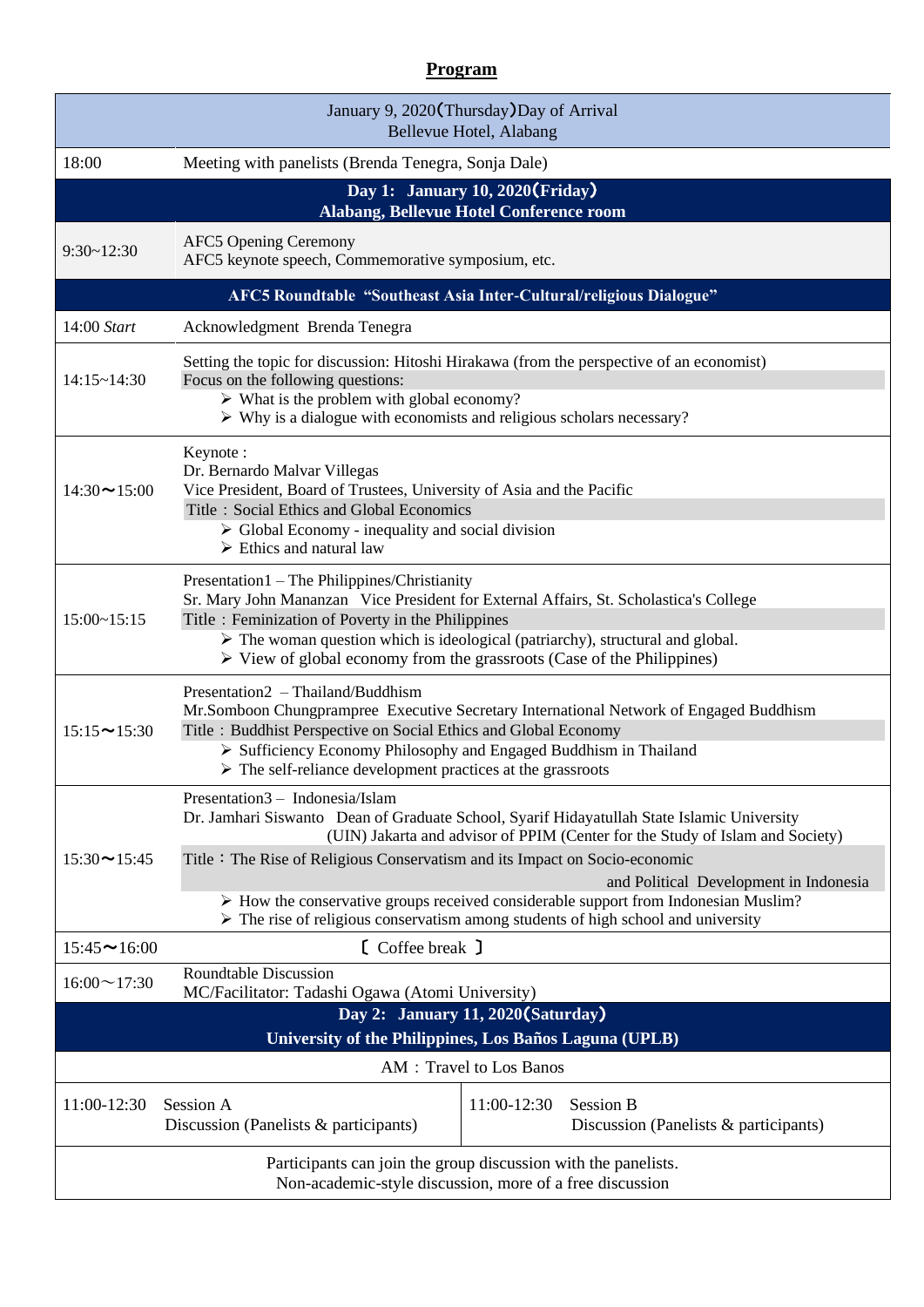#### **Presenters/Panelists**

#### **Supervisors**

Prof. Hitoshi Hirakawa (Nagoya University Professor Emeritus, Asian economics/)

Prof. Tadashi Ogawa (Atomi University, international relations)

Dr. Ferdinand Maquito (UPLB, economics)Vice Chair of AFC5 Executive Committee

## **Keynote Speaker**

Philippines: Prof. Bernardo Malvar Villegas (University of Asia and the Pacific (UA&P))

## **Case Presenters**

Philippines: Sister Mary John Mananzan (Missionary of Benedictine Sisters, Poverty and Gender)

Thailand: Mr. Somboon Chungprampree (International Network of Engaged Buddhists (INEB), Buddhist Ethics)

Indonesia: Prof. Jamhari Siswanto (Dean of Graduate School of Syarif Hidayatullah State Islamic University (UIN), Islam in Indonesia)

## **Invited Panelists**

Thailand: Venerable Napan Thawornbanjob (Spirituality and Engagement/ Phra Nak Phatthane)

Indonesia: Dr. Amelia Fauzia (Syarif Hidayatullah State Islamic University/ Faith and State)

Philippines: Mr. Geny Francia Lapina (University of the Philippines Los Banos/Economics)

Philippines: Dr. Jovi Dacanay (University of Asia and the Pacific/ Economics)

## **SGRA Members**

Dr. Brenda Tenegra (Philippines, Sociology)Project Coordinator

- Dr. Sonja Dale (Norway/Singapore, Sociology/Gender studies)MC, Coordinator
- Dr. Ranjana Mukopadhiyaya (India, Religious Studies) Session Facilitator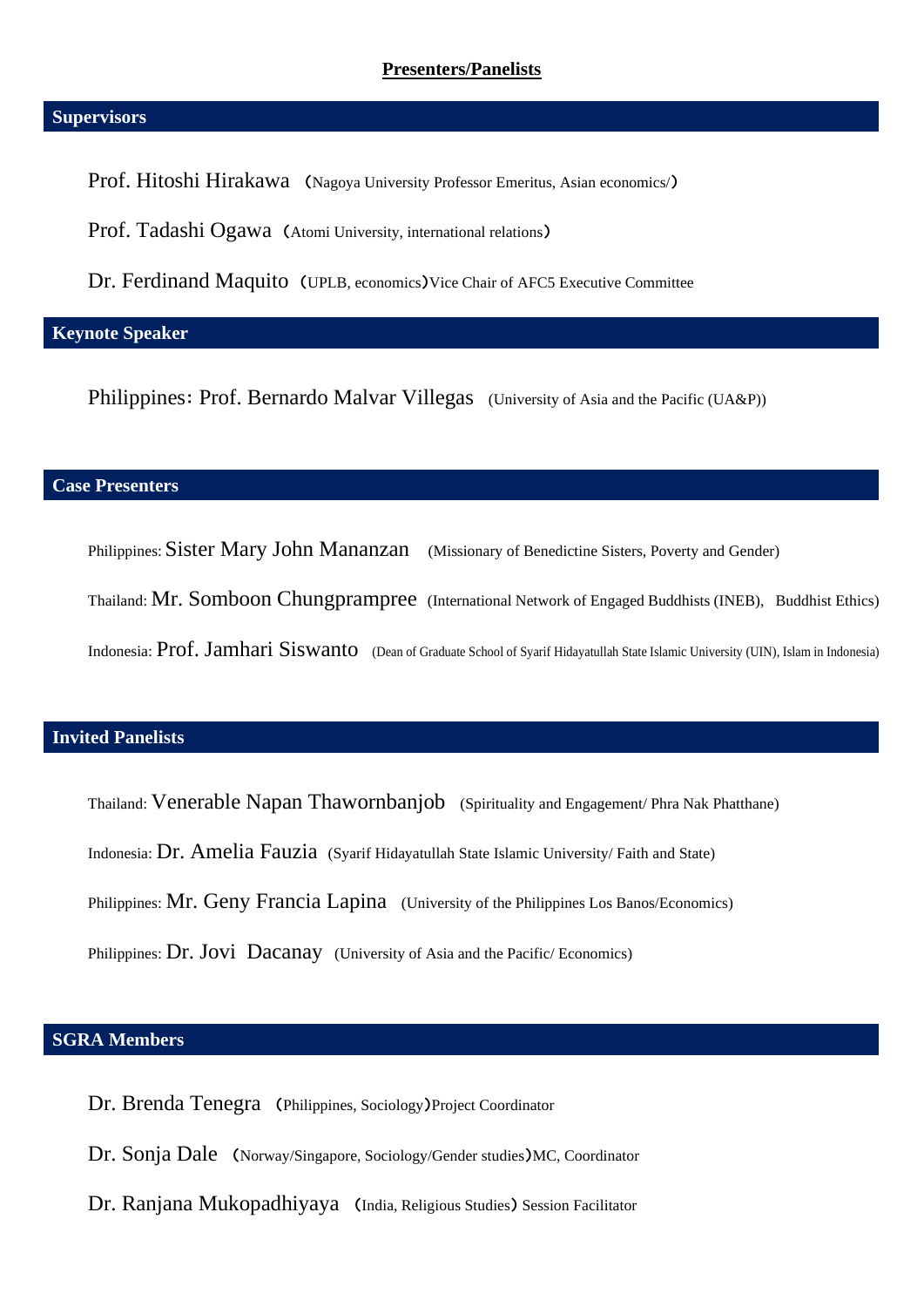#### **Abstract**

〔 **Keynote Speech** 〕

**Prof. Bernardo Malvar Villegas**(**Philippines**) **Vice President, Board of Trustees, University of Asia and the Pacific**

#### **Social Ethics and Global Economics**

The global economy is faced with increased inequality within national economies and between the highly developed countries and the emerging markets that are still trying to attain sustainable and inclusive development. A major reason for these inequalities is the absence of ethical practices among both the government officials and the leading industrial leaders in both developed and developing economies.

In addition to rampant corruption in the public sector, there is little concern for the common good among those who are on top of business organizations. There are not enough people in business who consider it their obligation to contribute to the common good of society, which is defined in ethical terms as a social or juridical order that enables every single member of society to attain his or her integral human development. At best, lip service is paid to the "greatest good for the greatest number" which can be a dangerous criterion for determining the good of society. Ethics requires the recognition of a natural law that objectively establishes the difference between good and evil, which cannot be determined by majority rule. The principle of solidarity requires that every decision maker consider how he, in his business decisions, is contributing to the welfare of every person in society and not only to the maximization of profit of his enterprise. The same can be said of every consumer who, for example, should consider how his or her behavior as a consumer is affecting the physical environment.

All cultures, religions and ideologies and Asia must agree on such basic ethical principles imprinted in the mind of every human being by the Creator such as the principles of subsidiarity, the principle of solidarity, the common good, the universal destination of goods and the preferential option for the poor or marginalized.

> 〔 **Case Presentation 1** 〕 **Sr. Mary John Mananzan (Philippines) Vice President for External Affairs of St. Scholastica's College, Manila.**

#### **Feminization of Poverty in the Philippines**

Poverty in the Philippines is caused by 1) unequal distribution of resources; 2) percent of the people in the Philippines owning and control 75 percent of land and capital; 3) foreign control of the economy exacerbated by globalization.

Feminization of poverty is understandable in the context of the woman question which can be defined as the situation of women characterized by discrimination, subordination, oppression and exploitation as women, regardless of class, race, nationality, creed and is ideological (Patriarchy ), structural and global.

"Feminization of poverty" means that there are a greater number of women who are poor. Although men are also poor, there is a greater severity of poverty in women as in men. It also means that there is an increasing trend of more women falling below the poverty line because of increased number of female heads of households, etc.

According to UNDP Philippines: "Millions of Filipino women still live today in poverty, with rural and indigenous women being the most vulnerable…."

Filipino women have less access to resources, have only access to low paying domestic jobs, earn less wages than their male counterparts. The fact that they are also mainly responsible for the household makes outside jobs a double burden for them. Certain laws and support systems have been established but these are not properly implemented and are insufficient for the needs of women.